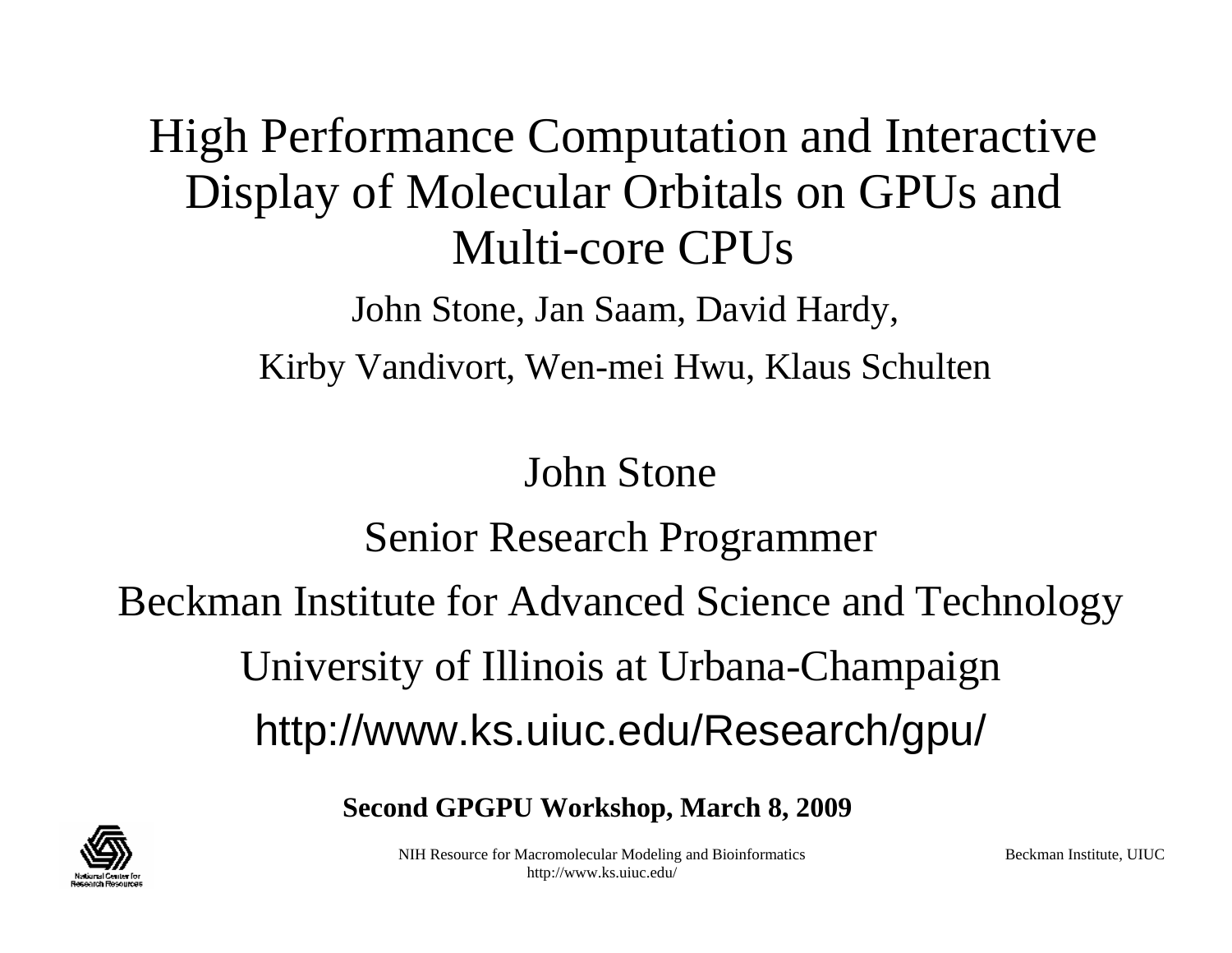## VMD – "Visual Molecular Dynamics"

- Visualization and analysis of molecular dynamics simulations, sequence data, volumetric data, **quantum chemistry data**, particle systems
- •User extensible with scripting and plugins
- •http://www.ks.uiuc.edu/Research/vmd/





NIH Resource for Macromolecular Modeling and Bioinformatics http://www.ks.uiuc.edu/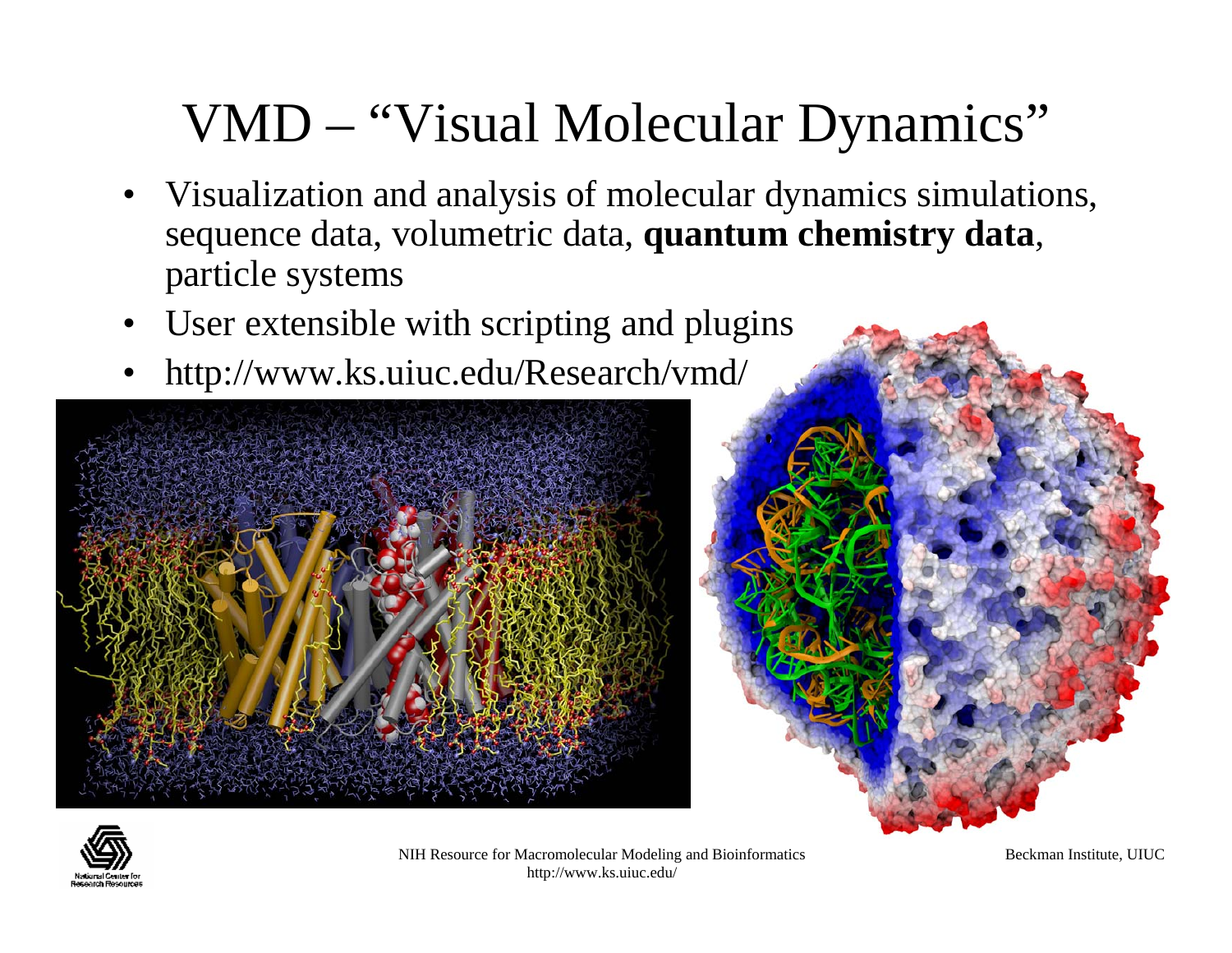# Molecular Orbitals

- Visualization of MOs aids in understanding the chemistry of molecular system
- MO spatial distribution is correlated with probability density for an electron



threonine

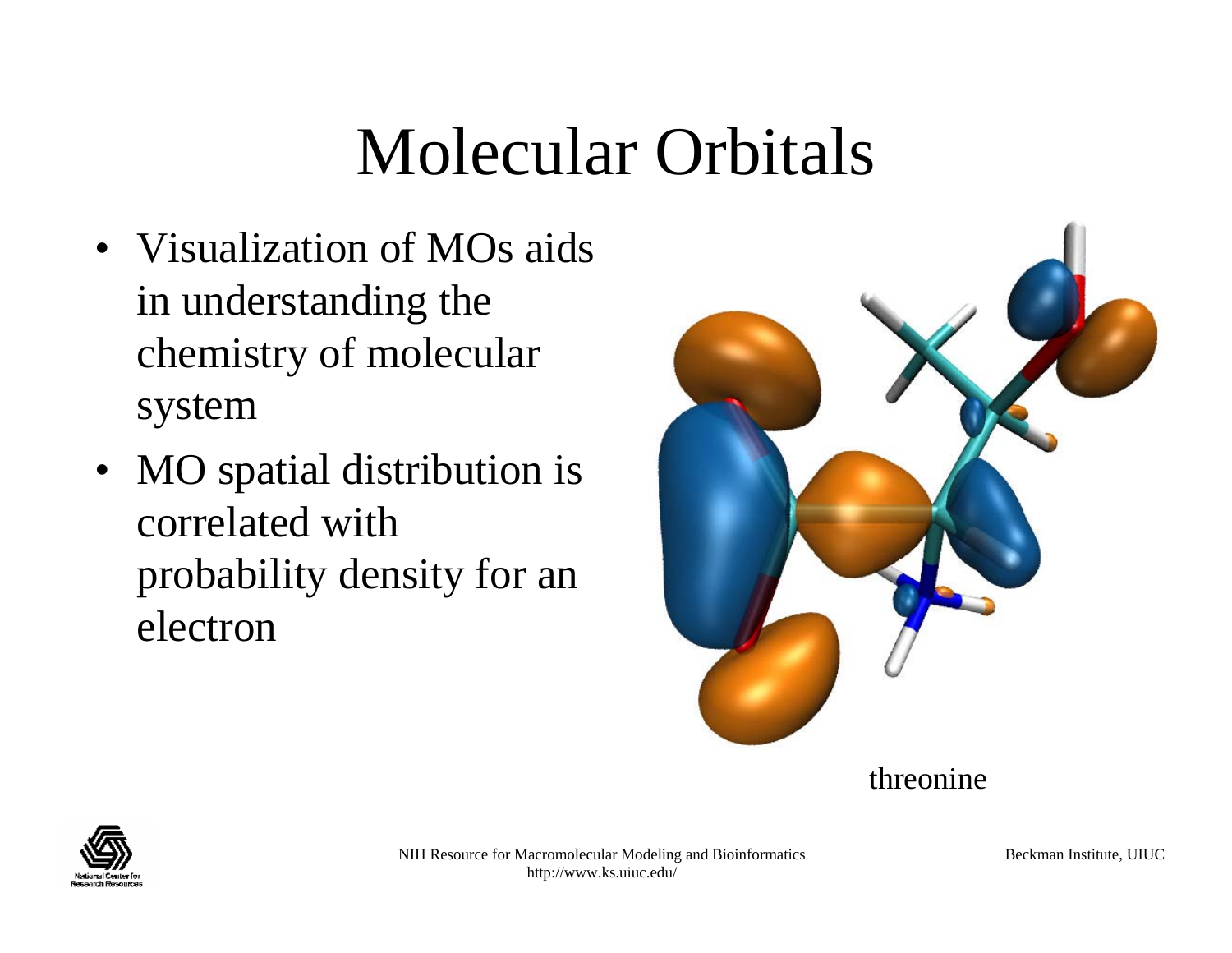# Computing Molecular Orbitals

- Calculation of high resolution MO grids can require tens to hundreds of seconds in existing tools
- Existing tools cache MO grids as much as possible to avoid recomputation:
	- Doesn't eliminate the wait for initial calculation, hampers interactivity
	- Cached grids consume 100x-1000x more memory than MO coefficients





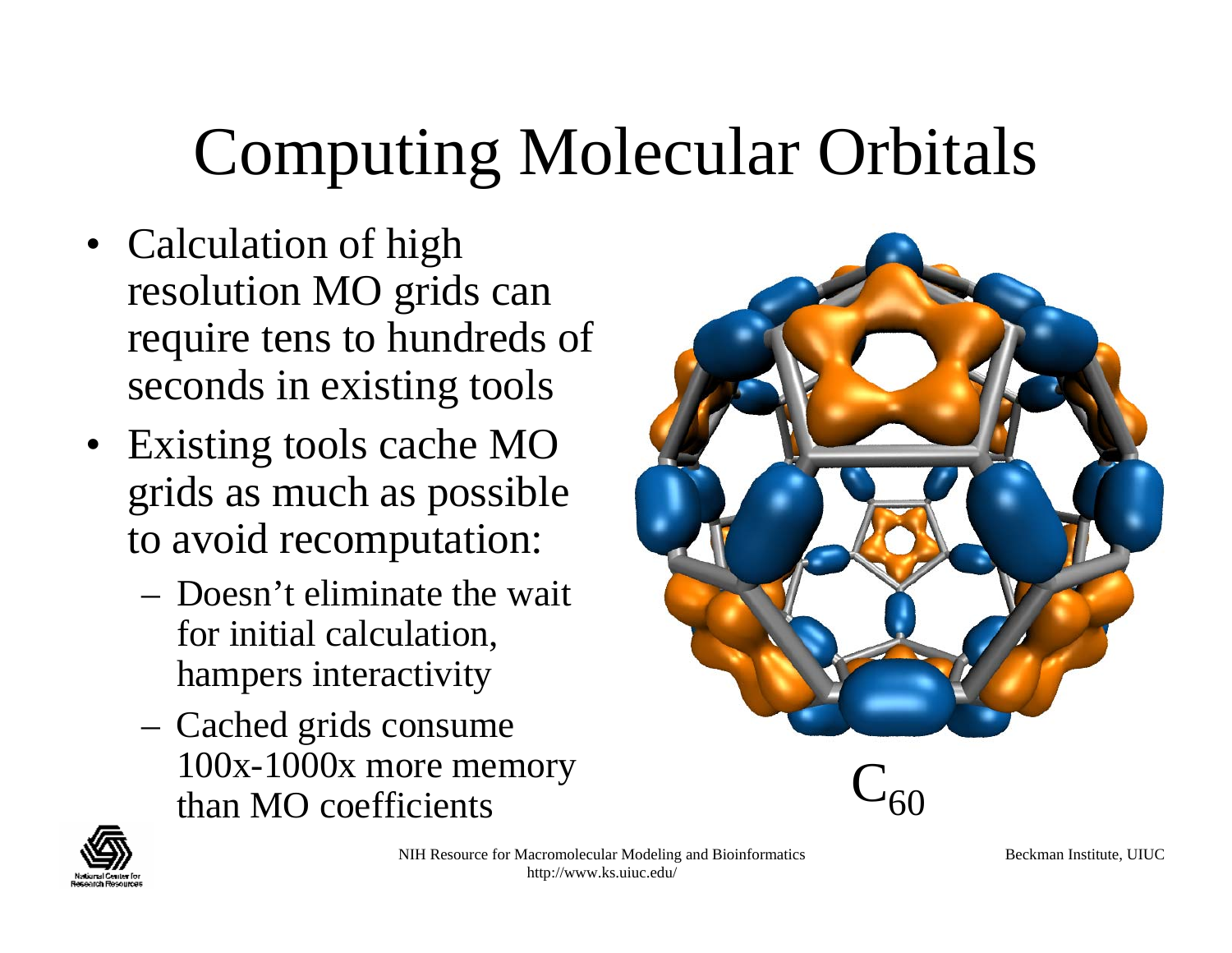# Animating Molecular Orbitals

- Animation of (classical mechanics) molecular dynamics trajectories provides insight into simulation results
- To do the same for QM or QM/MM simulations one must compute MOs at ~**10 FPS** or more
- **>100x** speedup (GPU) over existing tools now makes this possible!



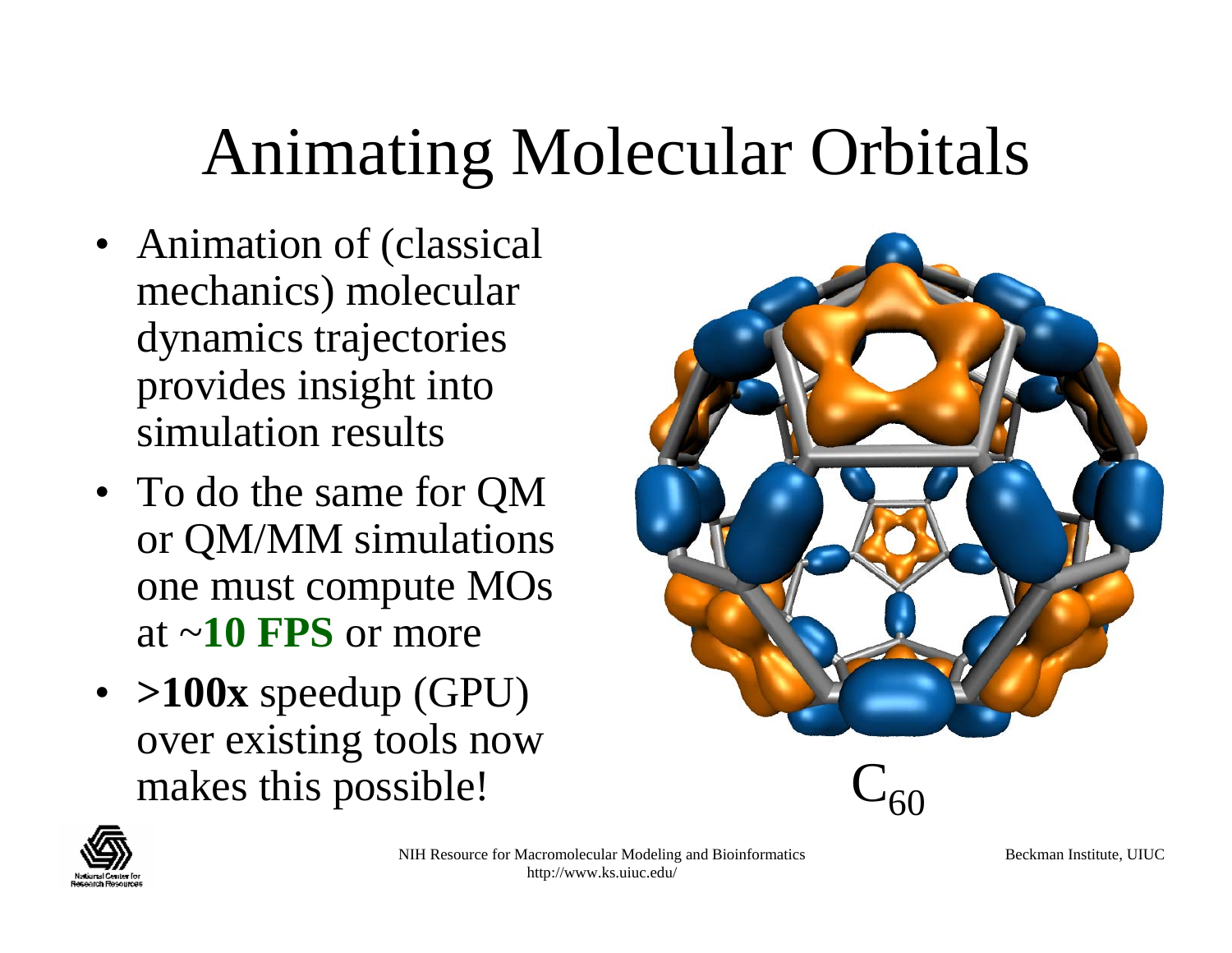#### Molecular Orbital Computation and Display Process

**One-time initialization** Read QM simulation log file, trajectory

Preprocess MO coefficient data

eliminate duplicates, sort by type, etc…

For current frame and MO index,

retrieve MO wavefunction coefficients

**For each trj frame, for each MO shown**

**Compute 3-D grid of MO wavefunction amplitudes**

Most performance-demanding step, run on **GPU…**

Extract isosurface mesh from 3-D MO grid

Apply user coloring/texturing

and render the resulting surface

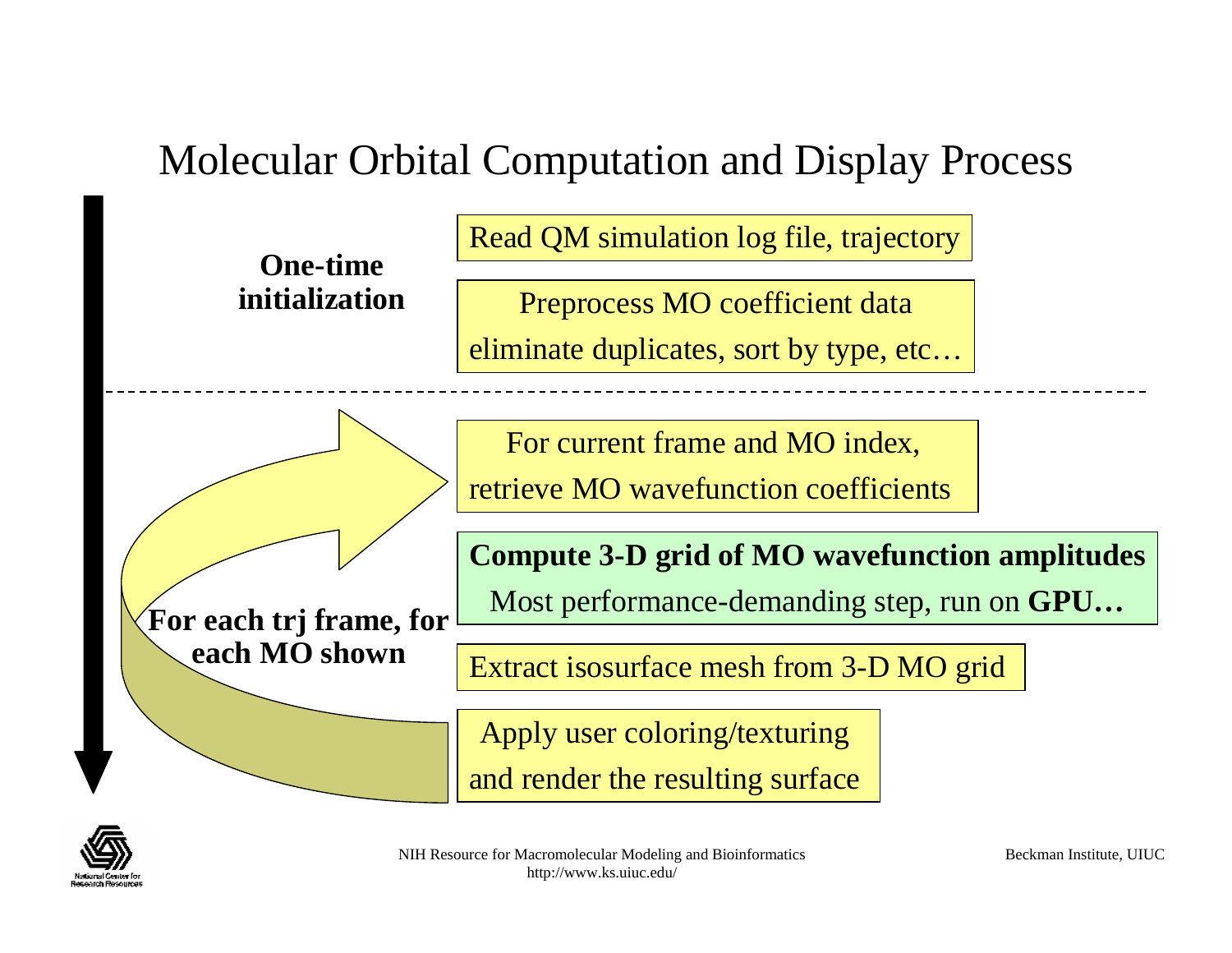## CUDA Block/Grid Decomposition





NIH Resource for Macromolecular Modeling and Bioinformatics http://www.ks.uiuc.edu/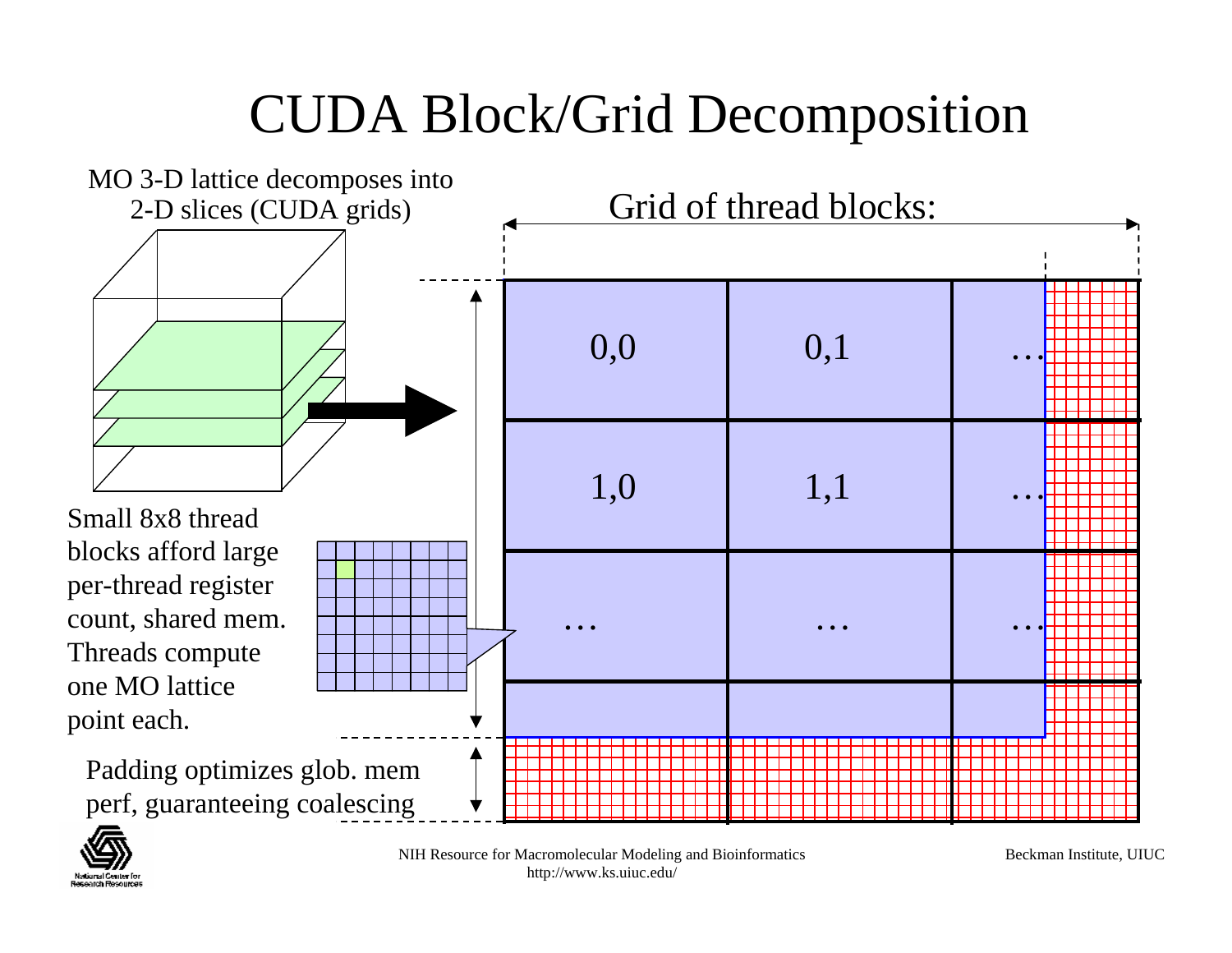### MO Kernel for One Grid Point (Naive C)

| for (at=0; at <numatoms; at++)="" {<br="">int prim_counter = <math>atom_basis[at]</math>;<br/>calc_distances_to_atom(&amp;atompos[at], &amp;xdist, &amp;ydist, &amp;zdist, &amp;dist2, &amp;xdiv);</numatoms;>                                                                        | Loop over atoms                                                         |  |  |
|---------------------------------------------------------------------------------------------------------------------------------------------------------------------------------------------------------------------------------------------------------------------------------------|-------------------------------------------------------------------------|--|--|
| for (contracted_gto=0.0f, shell=0; shell < num_shells_per_atom[at]; shell++) {<br>$int shell_type = shell_symmetry[shell_counter];$                                                                                                                                                   | Loop over shells                                                        |  |  |
| for (prim=0; prim < num_prim_per_shell[shell_counter]; prim++) {<br>$=$ basis_array[prim_counter<br>float exponent<br>$\exists$ :<br>float contract_coeff = basis_array[prim_counter + 1];<br>contracted_gto += contract_coeff $*$ expf(-exponent $*$ dist2);<br>prim_counter $+= 2;$ | Loop over primitives:<br>largest component of<br>runtime, due to expf() |  |  |
| for (tmpshell=0.0f, j=0, zdp=1.0f; j<=shell_type; j++, zdp*=zdist) {<br>int imax = shell_type - j;<br>for $(i=0, ydp=1.0f, xdp=pow(xdist, imax); i<=imax; i++, ydp*=ydist, xdp*=xdiv)$<br>tmpshell += wave_f[ifunc++] * xdp * ydp * zdp;                                              | Loop over angular<br>momenta<br>(unrolled in real code)                 |  |  |
| value $+=$ tmpshell $*$ contracted_gto;<br>$shell\_counter++;$                                                                                                                                                                                                                        |                                                                         |  |  |

National Center for **Besearch Besources**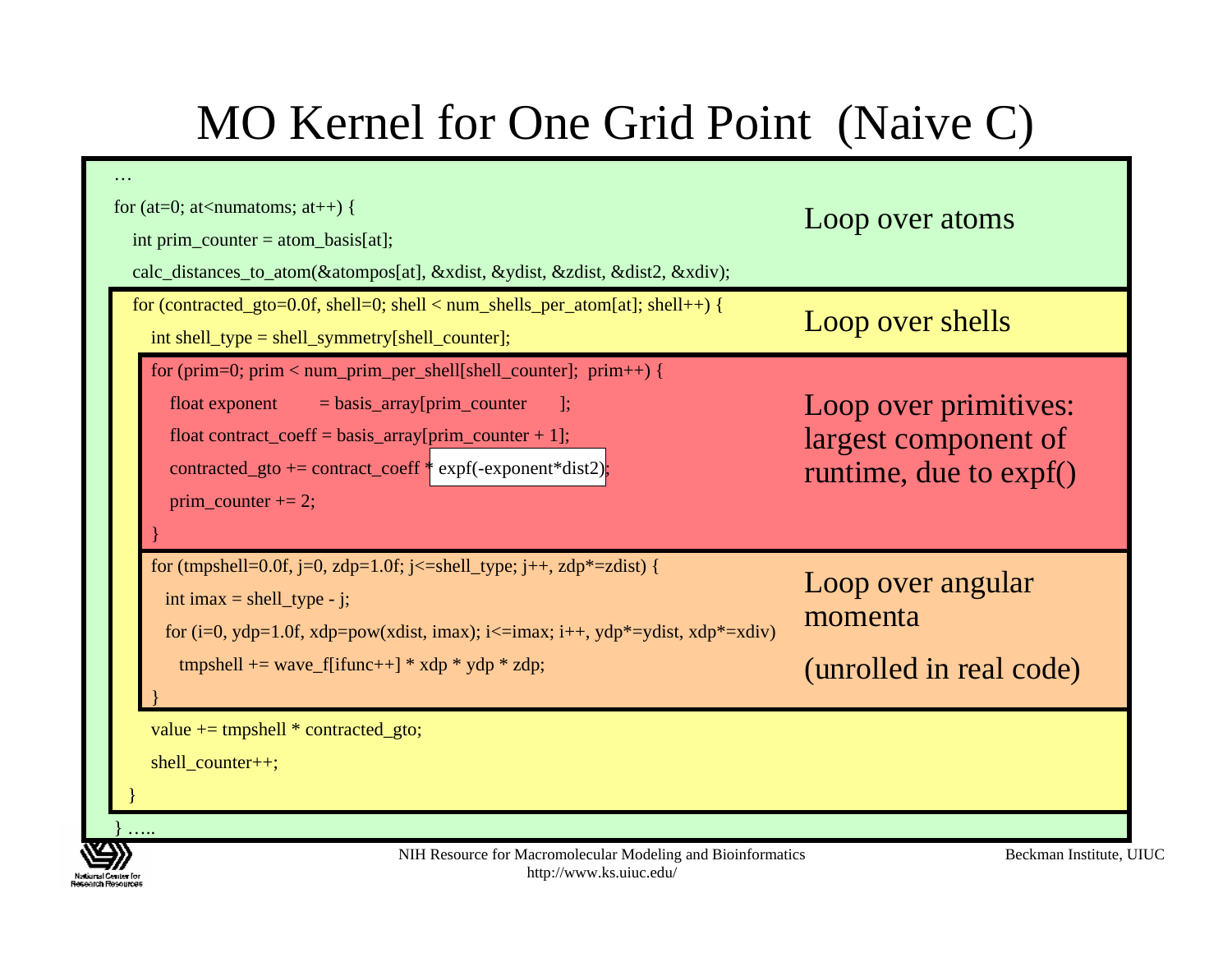## Preprocessing of Atoms, Basis Set, and Wavefunction Coefficients

- Must make effective use of high bandwidth, lowlatency GPU on-chip memory, or CPU cache:
	- Overall storage requirement reduced by eliminating duplicate basis set coefficients
	- Sorting atoms by element type allows re-use of basis set coefficients for subsequent atoms of identical type
- Padding, alignment of arrays guarantees coalesced GPU global memory accesses, CPU SSE loads

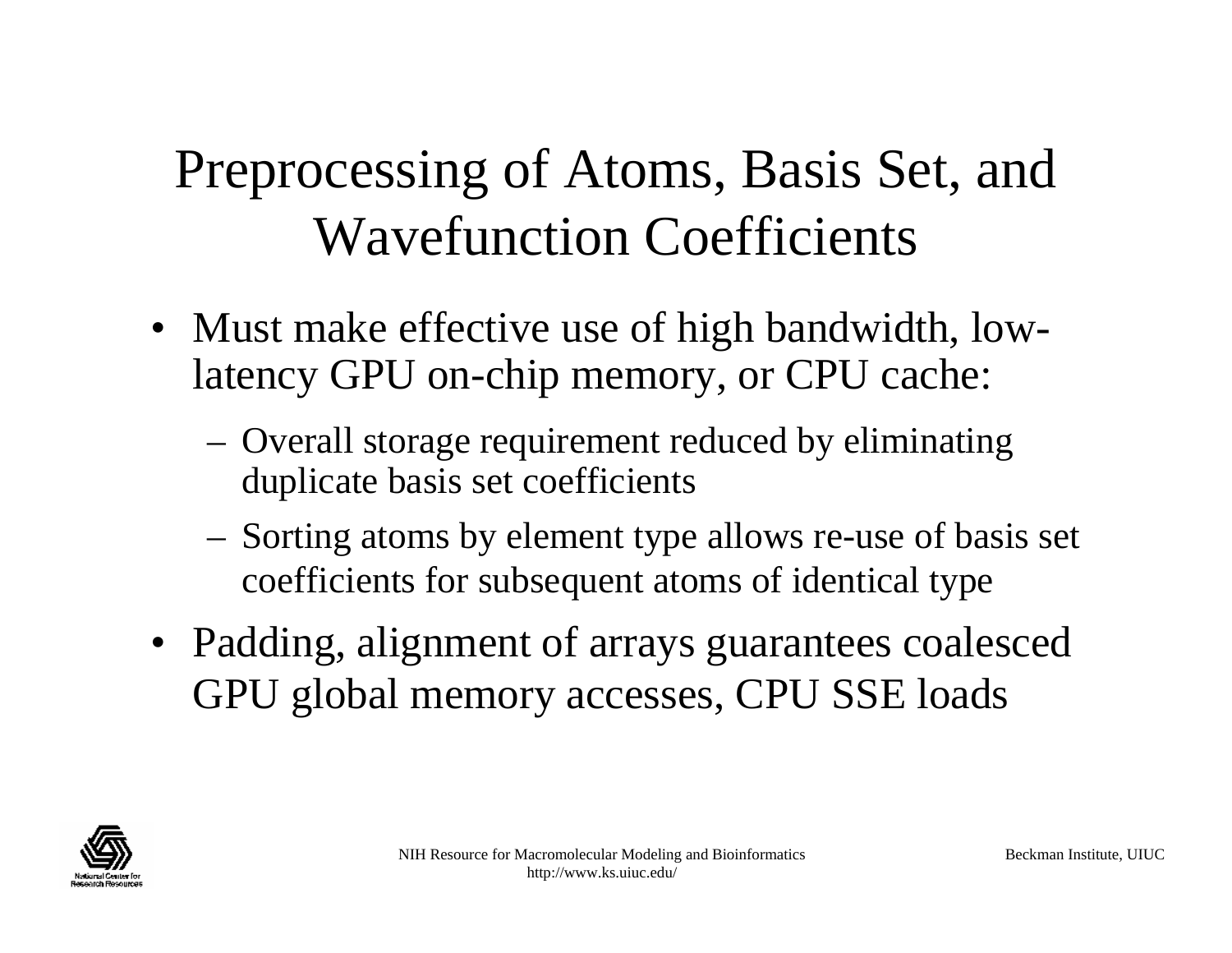## GPU Traversal of Atom Type, Basis Set, Shell Type, and Wavefunction Coefficients



- Loop iterations always access same or consecutive array elements for all threads in a thread block:
	- Yields good constant memory cache performance
	- Increases shared memory tile reuse

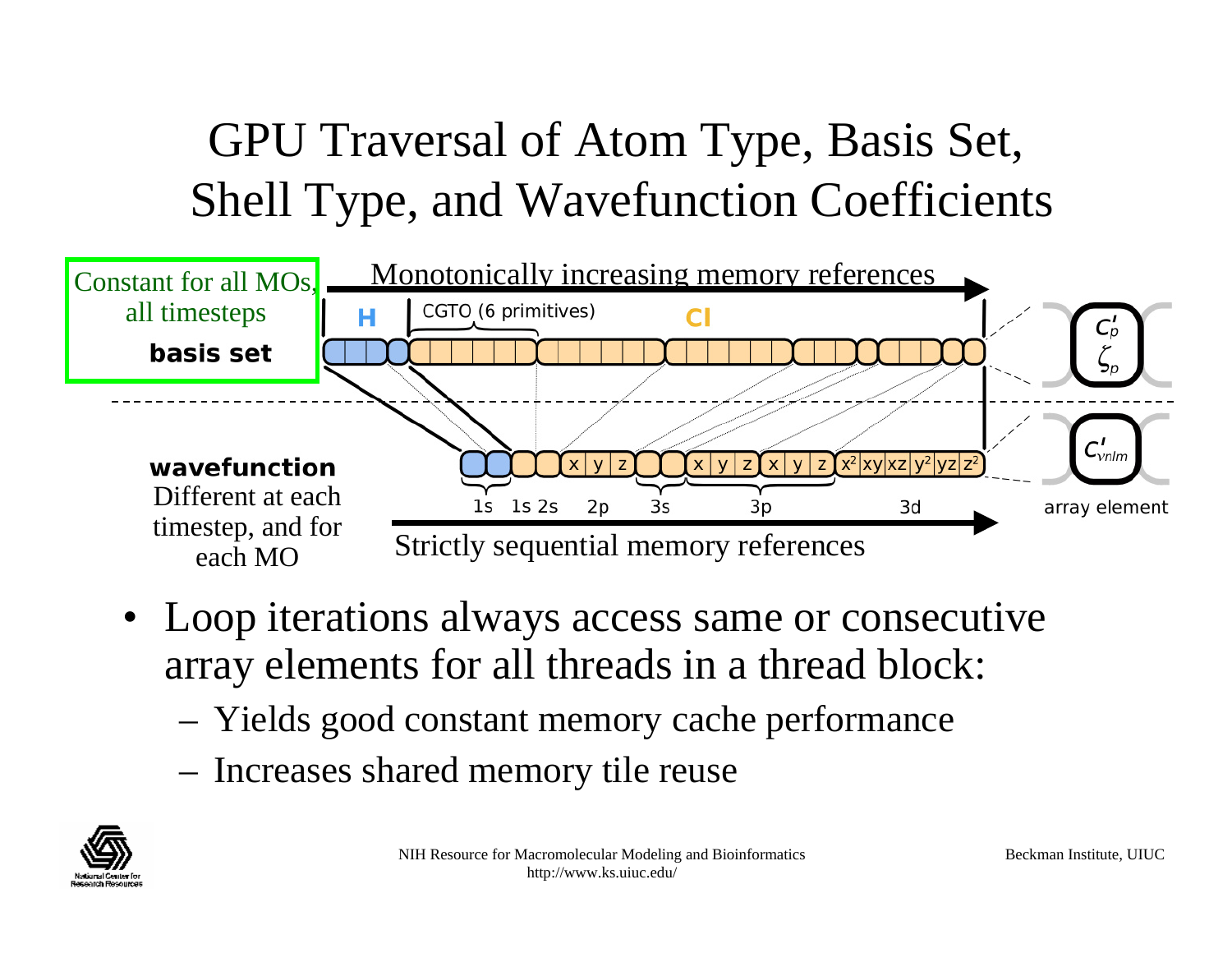## Use of GPU On-chip Memory

- If total data less than 64 kB, use only const mem:
	- Broadcasts data to all threads, no global memory accesses!
- For large data, shared memory used as a programmanaged cache, coefficients loaded on-demand:
	- Tile data in shared mem is broadcast to 64 threads in a block
	- Nested loops traverse multiple coefficient arrays of varying length, complicates things significantly…
	- Key to performance is to locate tile loading checks outside of the two performance-critical inner loops
	- Tiles sized large enough to service entire inner loop runs
	- Only 27% slower than hardware caching provided by constant memory (GT200)

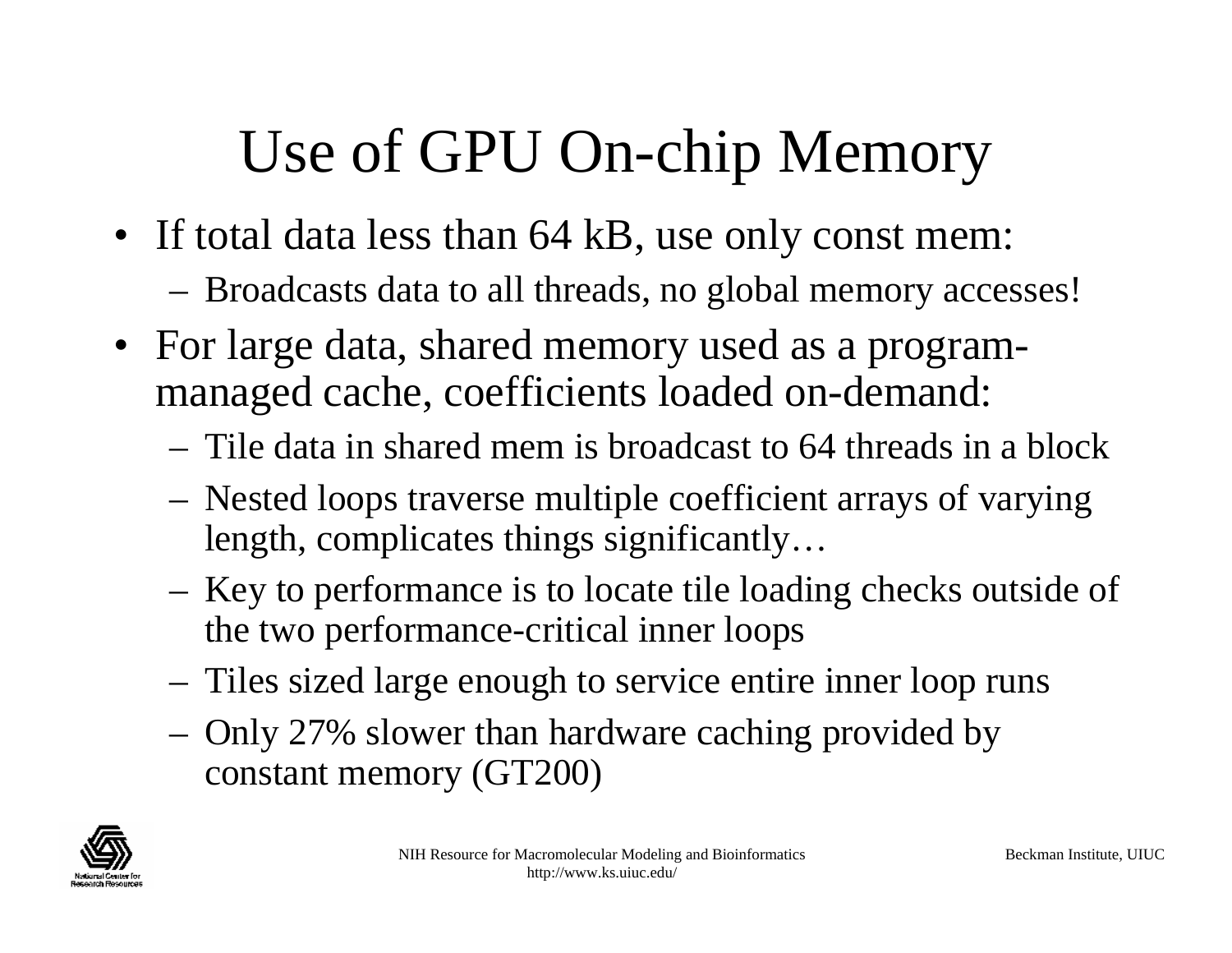Array tile loaded in GPU shared memory. Tile size is a power-of-two, multiple of coalescing size, and allows simple indexing in inner loops (array indices are merely offset for reference within loaded tile).



Coefficient array in GPU global memory

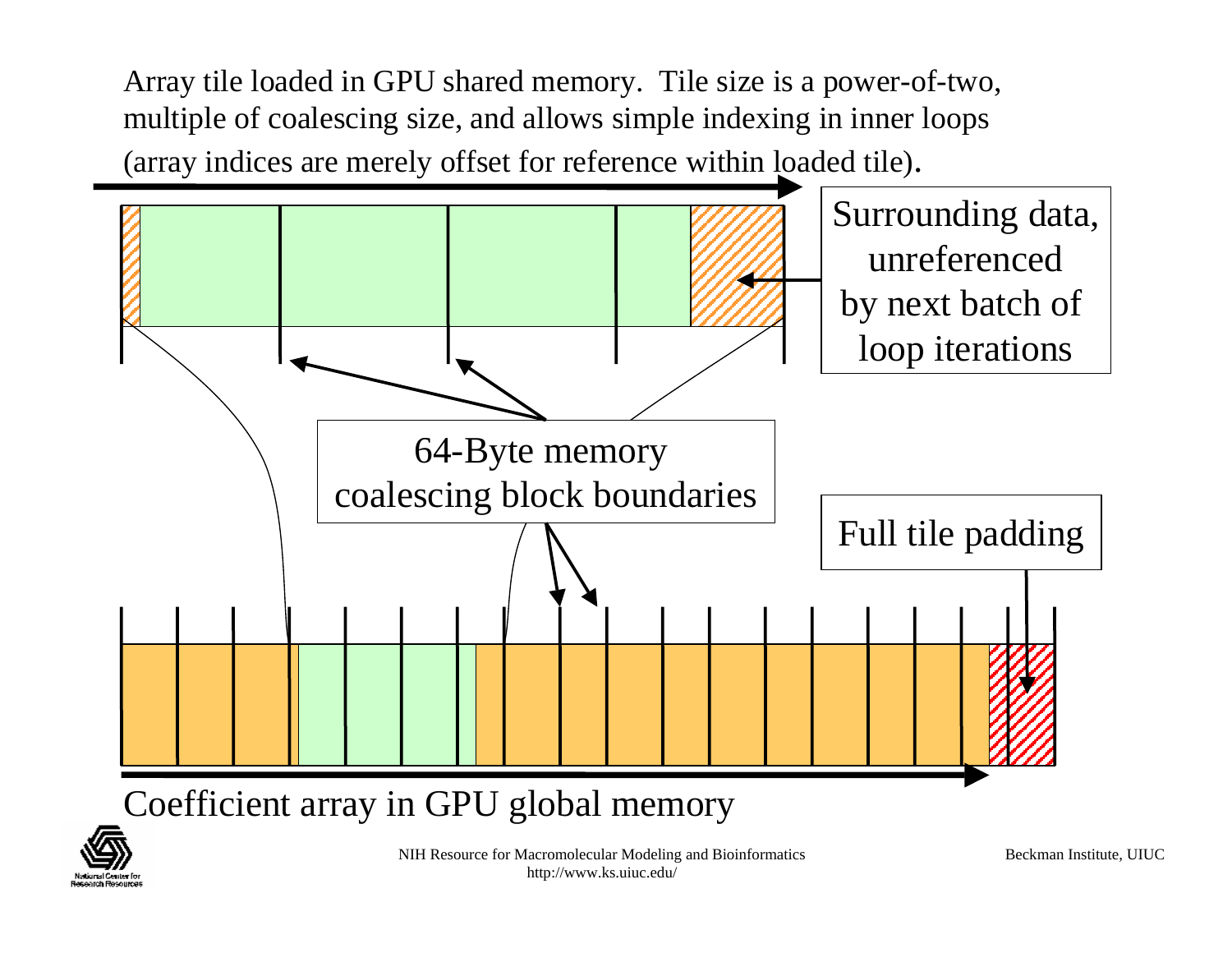## VMD MO Performance Results for  $C_{60}$ Sun Ultra 24: Intel Q6600, NVIDIA GTX 280

| Kernel                       | Cores/GPUs | Runtime (s) | Speedup                |
|------------------------------|------------|-------------|------------------------|
| <b>CPU ICC-SSE</b>           |            | 46.58       | 1.00                   |
| <b>CPU ICC-SSE</b>           |            | 11.74       | 3.97                   |
| CPU ICC-SSE-approx**         |            | 3.76        | 12.4                   |
| CUDA-tiled-shared            |            | 0.46        | 100.                   |
| <b>CUDA-const-cache</b>      |            | 0.37        | 126.                   |
| <b>CUDA-const-cache-JIT*</b> |            | 0.27        | 173.                   |
|                              |            |             | $($ JIT 40% faster $)$ |

 $\rm C_{60}$  basis set 6-31Gd. We used an unusually-high resolution MO grid for accurate timings. A more typical calculation has  $1/8$ <sup>th</sup> the grid points.

\* Runtime-generated JIT kernel compiled using batch mode CUDA tools

\*\*Reduced-accuracy approximation of expf(), cannot be used for zero-valued MO isosurfaces



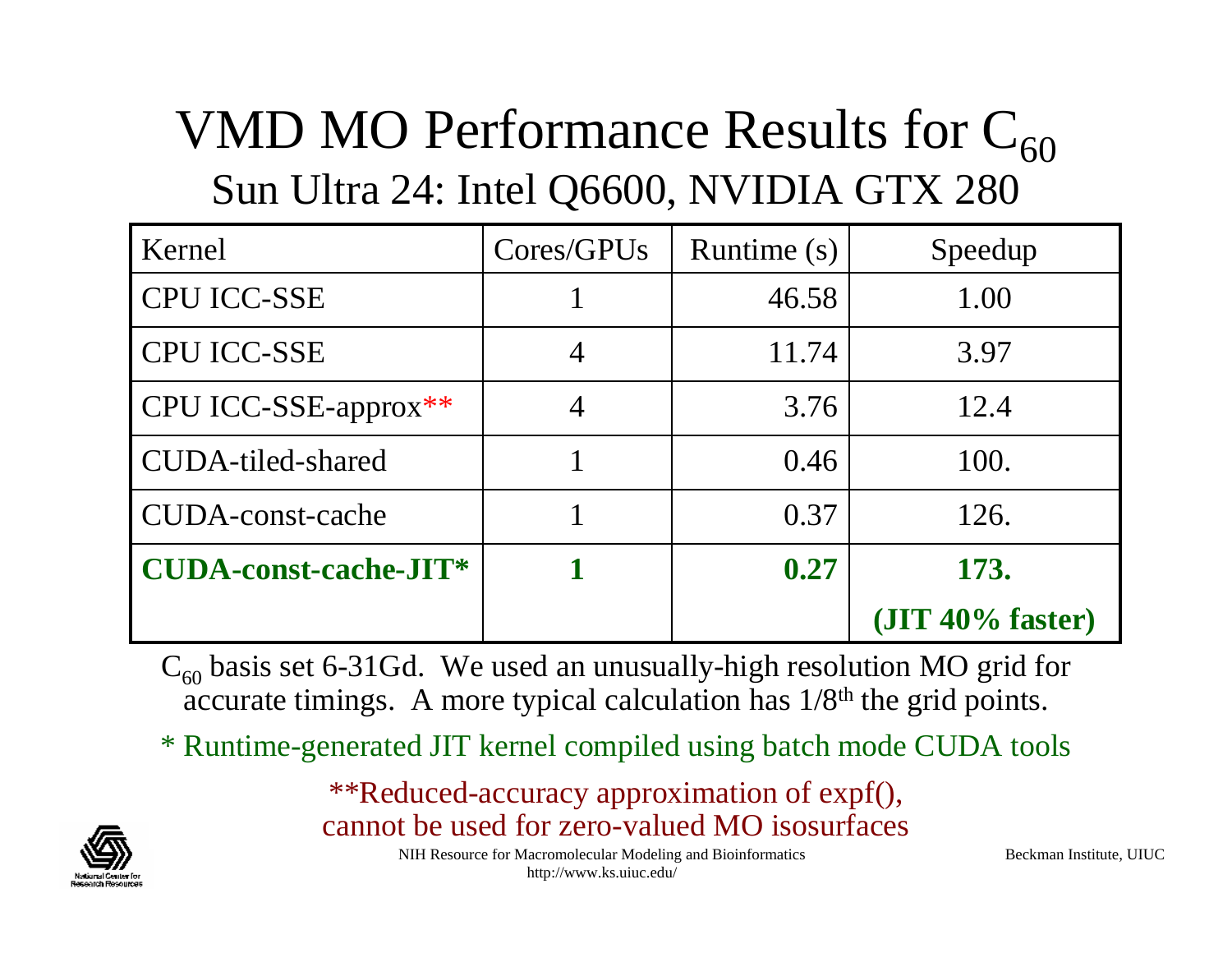## VMD Orbital Dynamics Proof of Concept

One GPU can compute and animate this movie on-the-fly!

CUDA const-cache kernel, Sun Ultra 24, GeForce GTX 285

| GPU MO grid calc.    | 0.016 s       |
|----------------------|---------------|
| CPU surface gen,     | 0.033 s       |
| volume gradient,     |               |
| and GPU rendering    |               |
| <b>Total runtime</b> | 0.049 s       |
| <b>Frame rate</b>    | <b>20 FPS</b> |



With GPU speedups over **100x**, previously insignificant CPU surface gen, gradient calc, and rendering are now **66%** of runtime. Need GPU-accelerated surface gen next…

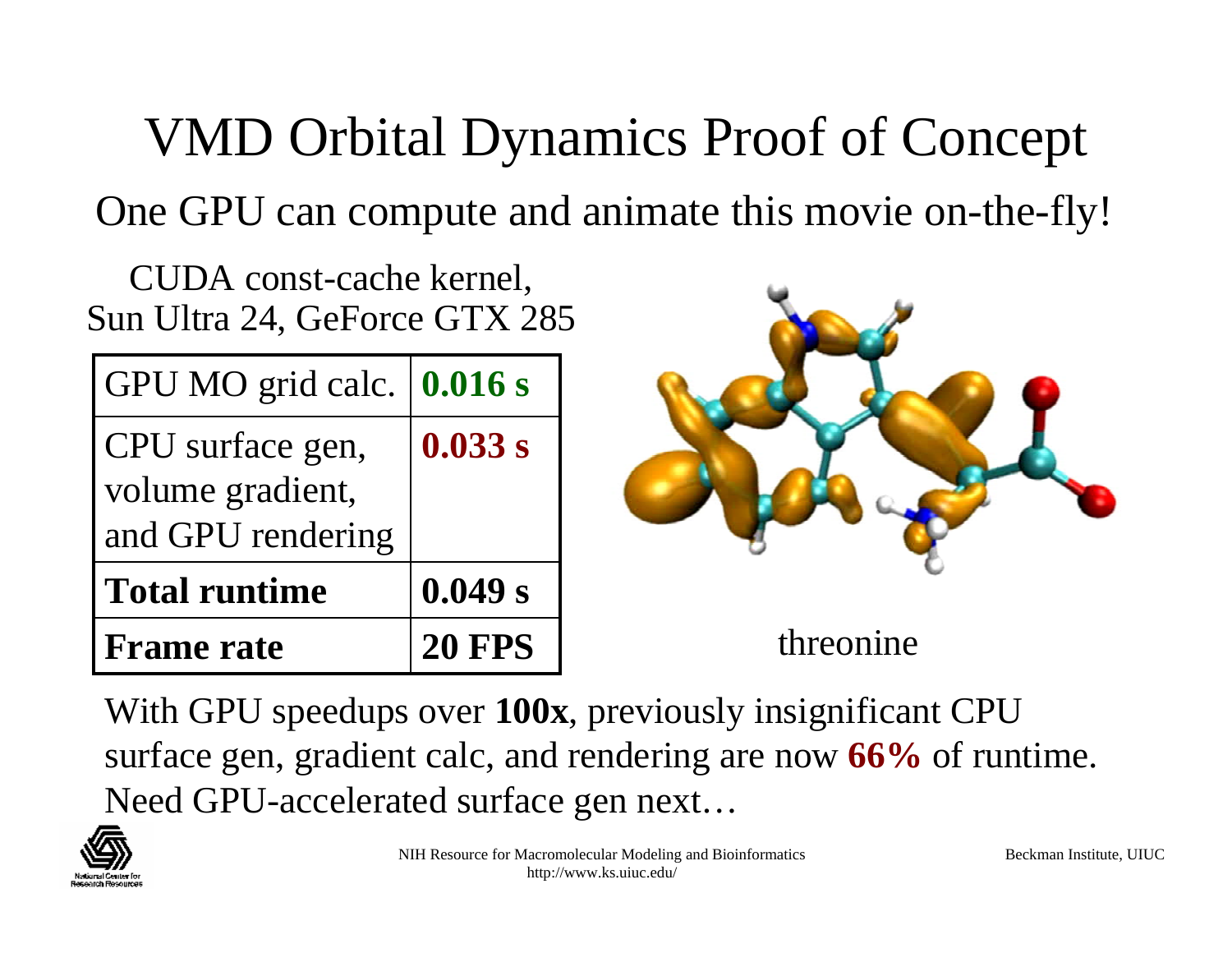

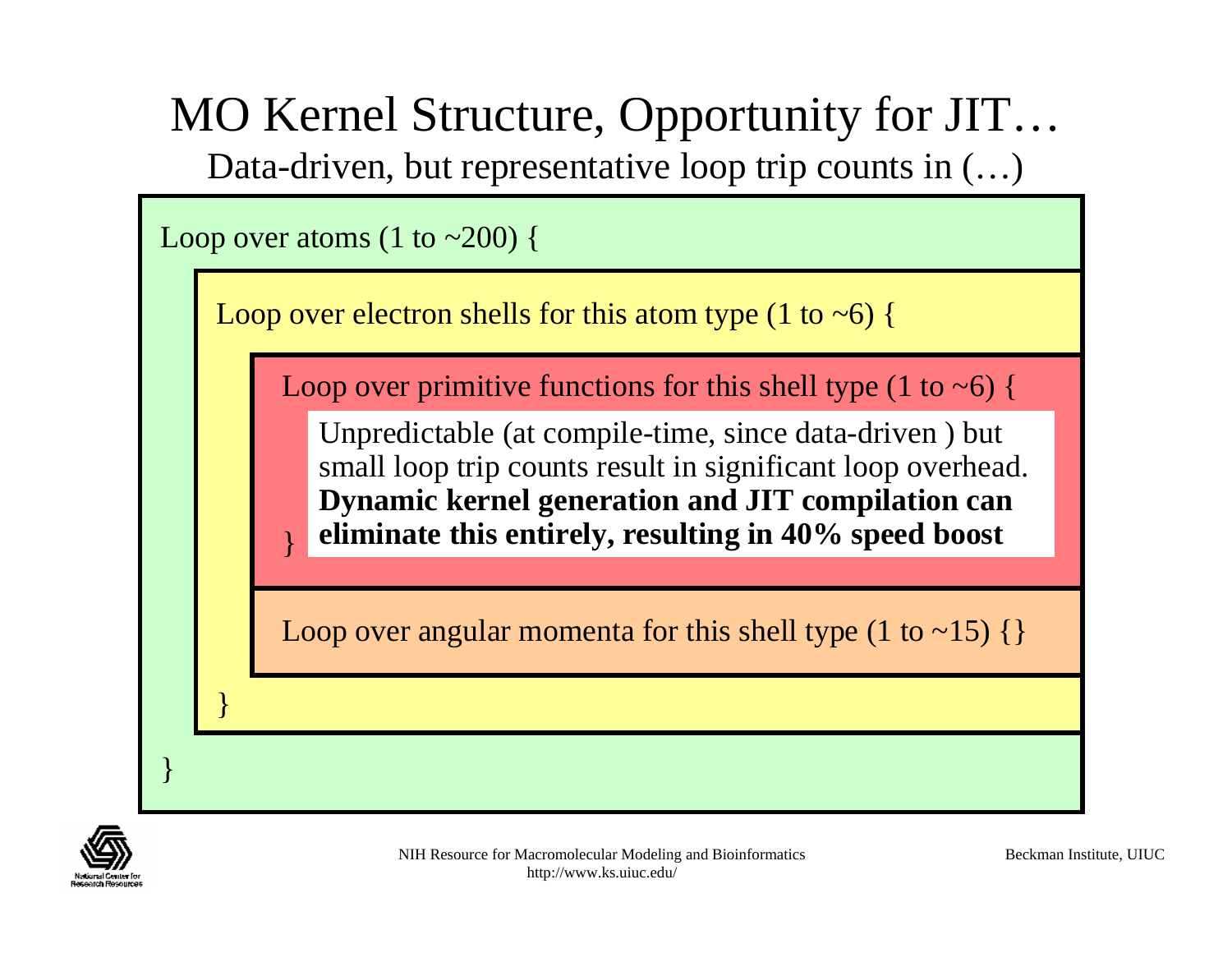#### Molecular Orbital Computation and Display Process Dynamic Kernel Generation, Just-In-Time (JIT) C0mpilation

Read QM simulation log file, trajectory

Preprocess MO coefficient data

eliminate duplicates, sort by type, etc…

**Generate/compile basis set-specific CUDA kernel**

For current frame and MO index,

retrieve MO wavefunction coefficients

**For each trj frame, for each MO shown**

**One-time** 

**initialization**

**Compute 3-D grid of MO wavefunction amplitudes using basis set-specific CUDA kernel**

Extract isosurface mesh from 3-D MO grid

NIH Resource for Macromolecular Modeling and Bioinformatics Render the resulting surface

http://www.ks.uiuc.edu/

Beckman Institute, UIUC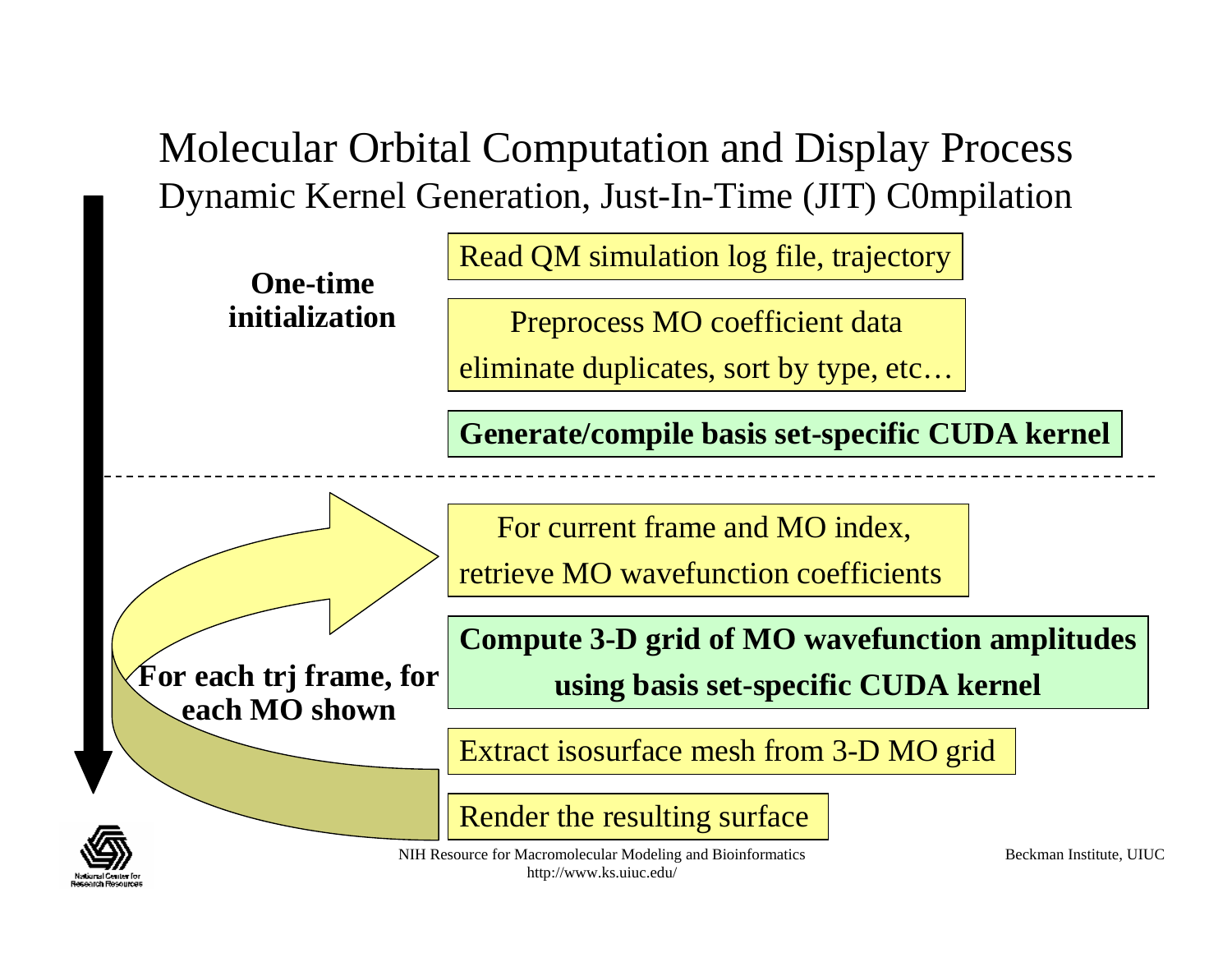```
……
```
// loop over the shells belonging to this atom (or basis function) for (shell=0; shell < maxshell; shell++) { float contracted  $gto = 0.0$ f:

```
// Loop over the Gaussian primitives of this contracted
// basis function to build the atomic orbitalint maxprim = const_num_prim_per_shell[shell_counter];
int shell_type = const_shell_symmetry[shell_counter];
for (prim=0; prim < maxprim; prim++) {
 float exponent = const basis array[prim_counter \vert:
 float contract coeff = const basis array[prim_counter + 1];
 contracted gt = contract coeff * exp2f(-exponent*dist2);
 prim_counter += 2;
```

```
}
```
 $/*$  multiply with the appropriate wavefunction coefficient  $*/$ float tmpshell=0; switch (shell\_type) { case S\_SHELL: value  $+=$  const\_wave\_f[ifunc++]  $*$  contracted\_gto; break; […..]

#### case D\_SHELL:

```
tmpshell += const_wave_f[ifunc++] * xdist2;
tmpshell += const_wave_f[ifunc++] * ydist2;
tmpshell += const_wave_f[ifunc++] * zdist2;
tmpshell += const_wave_f[ifunc++] * xdist * ydist;
tmpshell += const_wave_f[ifunc++] * xdist * zdist;
tmpshell += const_wave_f[ifunc++] * ydist * zdist;
value += tmpshell * contracted gto;
```
# break;

General loop-based CUDA kernel

Dynamically-generated CUDA kernel (JIT)

#### contracted gto =  $1.832937 * expf(-7.868272*dist2);$ contracted\_gto  $+= 1.405380 * exp(-1.881289 * dist2);$ contracted\_gto  $+= 0.701383 * exp(-0.544249 * dist2);$ // P\_SHELL

tmpshell = const\_wave\_f[ifunc++]  $*$  xdist; tmpshell  $+=$  const\_wave\_f[ifunc++]  $*$  ydist; tmpshell  $+=$  const\_wave\_f[ifunc++]  $*$  zdist; value  $+=$  tmpshell  $*$  contracted\_gto;

……

contracted\_gto =  $0.187618 * \text{expf}(-0.168714 * \text{dist2})$ ;  $\text{/}$ / S\_SHELL

value  $+=$  const\_wave\_f[ifunc++]  $*$  contracted\_gto;

contracted\_gto =  $0.217969$  \* expf(-0.168714\*dist2); // P\_SHELL

tmpshell = const\_wave\_f[ifunc++]  $*$  xdist; tmpshell  $+=$  const\_wave\_f[ifunc++]  $*$  ydist; tmpshell  $+=$  const\_wave\_f[ifunc++]  $*$  zdist; value  $+=$  tmpshell  $*$  contracted gto;

contracted\_gto =  $3.858403$  \* expf(-0.800000\*dist2); // D\_SHELL tmpshell = const\_wave\_f[ifunc++]  $*$  xdist2;  $tmpshell += const_wave_f[ifunc++] * ydist2;$ tmpshell  $+=$  const\_wave\_f[ifunc++]  $*$  zdist2; tmpshell  $+=$  const\_wave\_f[ifunc++]  $*$  xdist  $*$  ydist; tmpshell  $+=$  const\_wave\_f[ifunc++]  $*$  xdist  $*$  zdist; tmpshell  $+=$  const\_wave\_f[ifunc++]  $*$  ydist  $*$  zdist; value  $+=$  tmpshell  $*$  contracted gto;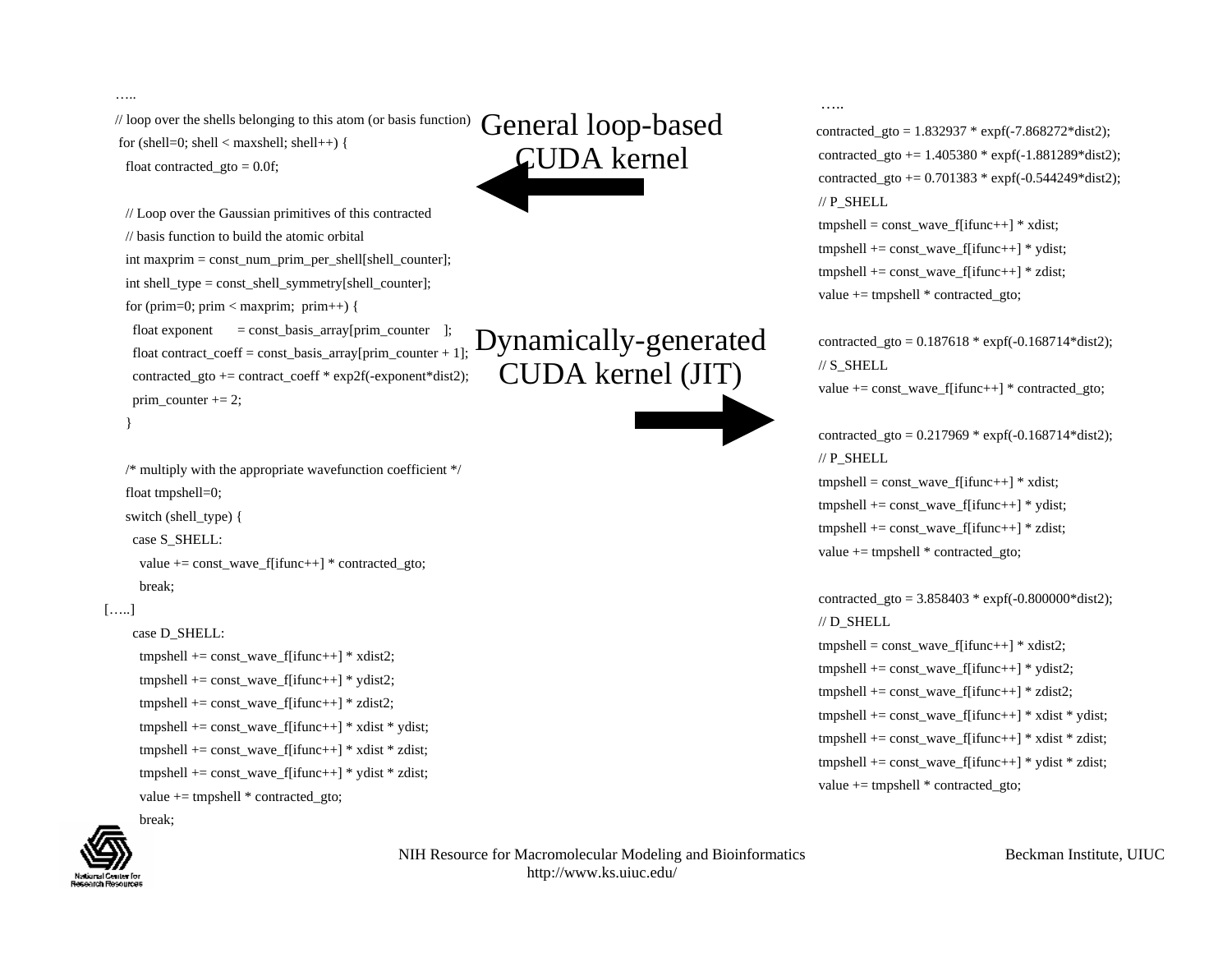### Performance Evaluation: Molekel, MacMolPlt, and VMD Sun Ultra 24: Intel Q6600, NVIDIA GTX 280

|                                           |                             |                             | $C_{60}$ -A                          | $C_{60}$ -B | Thr-A  | Thr-B   | $Kr-A$ | $Kr-B$  |
|-------------------------------------------|-----------------------------|-----------------------------|--------------------------------------|-------------|--------|---------|--------|---------|
|                                           | Atoms                       |                             | 60                                   | 60          | 17     | 17      |        |         |
|                                           | Basis funcs (unique)        |                             | 300(5)                               | 900(15)     | 49(16) | 170(59) | 19(19) | 84 (84) |
| Kernel                                    |                             | <b>Cores</b><br><b>GPUs</b> | Speedup vs. Molekel on 1 CPU core    |             |        |         |        |         |
| Molekel                                   |                             | $1*$                        | 1.0<br>1.0<br>1.0<br>1.0<br>1.0      |             |        | 1.0     |        |         |
| <b>MacMolPlt</b>                          |                             | $\overline{4}$              | 2.1<br>4.3<br>2.4<br>2.6<br>2.4      |             | 4.5    |         |        |         |
|                                           | <b>VMD GCC-cephes</b>       | $\overline{4}$              | 3.2                                  | 4.0         | 3.0    | 3.5     | 4.3    | 6.5     |
|                                           | <b>VMD ICC-SSE-cephes</b>   | $\overline{4}$              | 13.9<br>16.8<br>17.2<br>12.6<br>17.3 |             | 21.5   |         |        |         |
| $\overline{4}$<br>VMD ICC-SSE-approx $**$ |                             | 59.3                        | 53.4                                 | 50.4        | 49.2   | 54.8    | 69.8   |         |
|                                           | <b>VMD CUDA-const-cache</b> |                             | 552.3                                | 533.5       | 355.9  | 421.3   | 193.1  | 571.6   |

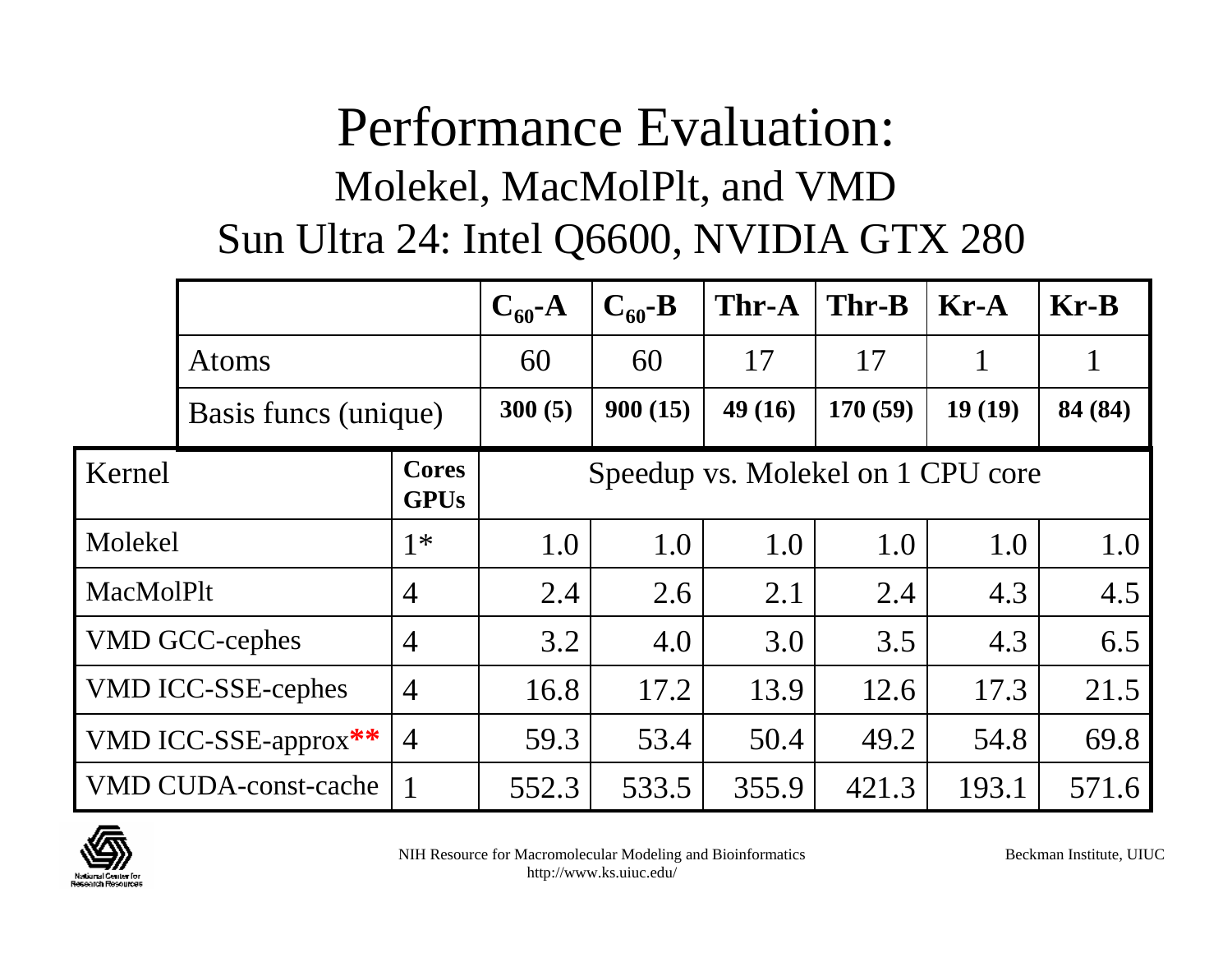# Future Work

- Tune Multi-GPU implementation to workaround small kernel launch delays that adversely impact animation speed
- Further development of runtime-generated MO kernels using new CUDA JIT compilation APIs
- Multi-pass approach with spatial decomposition and distance-based cutoff to truncate rapidly decaying exponentials (CPU+GPU cooperation)